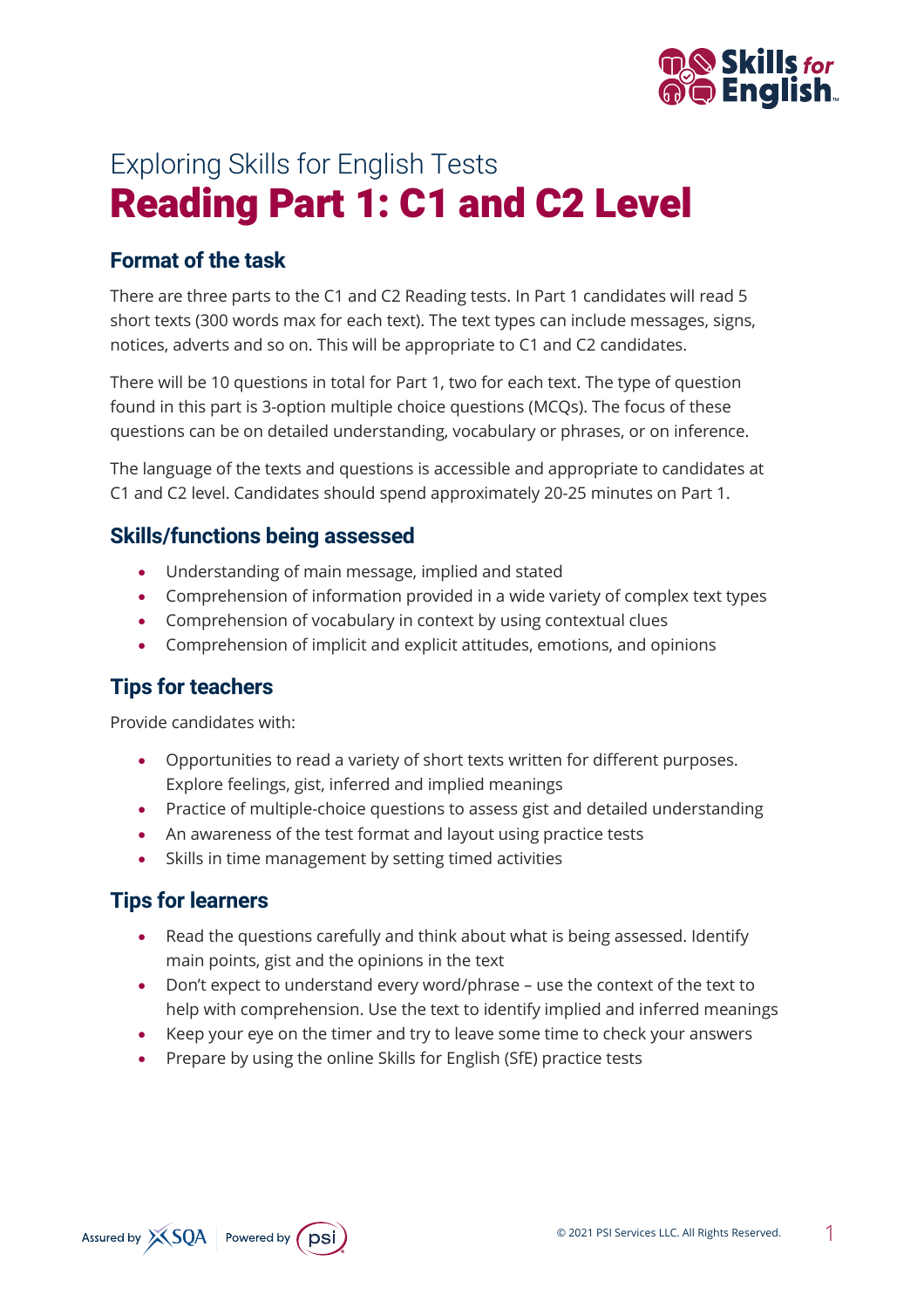

# **Sample C1 Reading Part 1 Task**

This is a short example extract from the type of text and questions a candidate may encounter in Part 1.

Read the Blog and answer the questions that follow. For each question, choose, A, B, or C.

#### **The Story of My New House**

Q1

Q2

I moved into my new house 3 years ago and within a day of receiving the keys, realised the huge extent of the work that was needed both inside and outside the property. It was quite overwhelming. I was so certain when viewing the house online prior to the sale that **there wasn't much tinkering** needed - a simple mistake to make! Nevertheless, I couldn't wait to begin doing what was needed to make the rooms feel like they really belonged to me. I had chosen an old property instead of a new build for that exact reason. I wanted a home with character and history and individuality…a building that has a story. This was my chance to write the next chapter.

I began with ripping out everything I did not want. The old carpets went. The laminate flooring, gone. The awful wallpaper, no more. It was quite a gratifying process, but it certainly did not make the house look any better initially. It was bare and it felt cold, but at least it was a blank canvass with which to make my own. Within a week I had sanded and varnished the original floorboards throughout the house. Within a month every wall had been repainted. Progress by that point on aspects such as plumbing, and electrics was continually delayed but aesthetically it now looked as I wanted. Along with new tables, chairs and lamps, the combination of the fresh white paint and the glistening wooden flooring made the house liveable at last. All it needed was a bit of long overdue attention.

The text highlighted in green shows how even the incorrect answers are mentioned in the text – candidates therefore need to consider each option carefully.

The 5 short texts in part 1 will differ in genre but will always be appropriate to C1 and C2 level candidates.

- 1) How did the homeowner feel when he first moved in?
	- a. Assured that there was minimal work needed. Eager to start work on the property.
	- c. Undaunted by the scale of the issues.

While questions will follow the order of the text, the option are written in no particular order.

- 2) What aspect of the renovation was still outstanding after the first month?
	- a. The wiring.
	- b. The furniture.
	- c. The flooring.

The words used in the options may not be found in the text – instead, they summarize the details of what the author is saying.